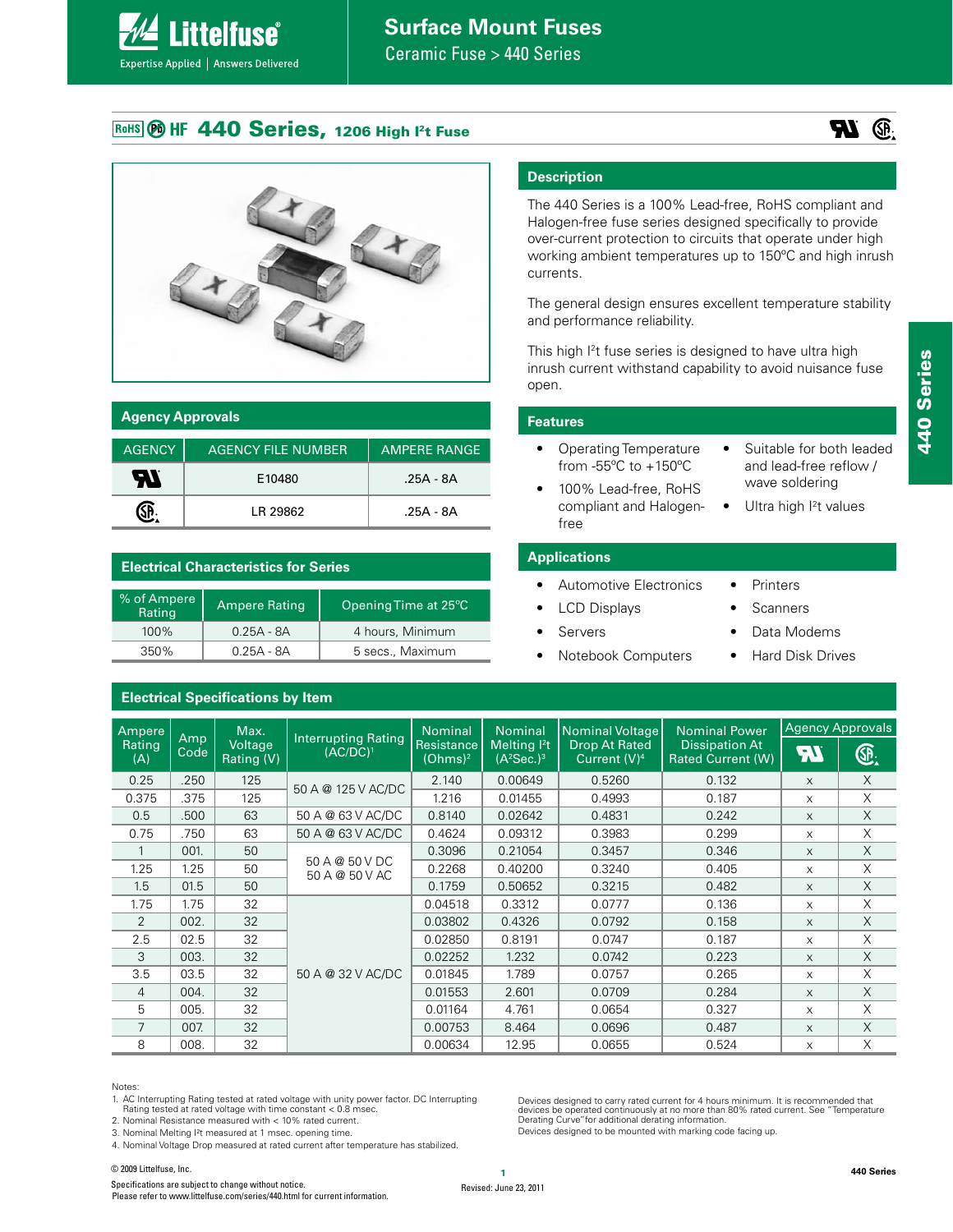## **Internal Surface Mount Fuses**

Ceramic Fuse > 440 Series



#### **Temperature Derating Curve**

#### **Average Time Current Curves**



1. Derating depicted in this curve is in addition to the standard derating of 20% for continuous operation.

Example:

For continuous operation at 75 degrees celsius, the fuse should be derated as follows:

 $I = (0.80)(0.85)I_{\text{RAT}} = (0.68)I_{\text{RAT}}$ 



#### **Soldering Parameters**

| <b>Reflow Condition</b>                                         |                                          | Pb-free assembly   |  |
|-----------------------------------------------------------------|------------------------------------------|--------------------|--|
|                                                                 | - Temperature Min (T <sub>s(min)</sub> ) | $150^{\circ}$ C    |  |
| Pre Heat                                                        | - Temperature Max $(T_{s(max)})$         | $200^{\circ}$ C    |  |
|                                                                 | -Time (Min to Max) (t)                   | $60 - 180$ seconds |  |
| Average Ramp-Up Rate (Liquidus Temp<br>$(T1)$ to peak)          |                                          | 3°C/second max.    |  |
| $T_{S(max)}$ to $T_{L}$ - Ramp-up Rate                          |                                          | 5°C/second max.    |  |
| Reflow                                                          | - Temperature (T.) (Liquidus)            | $217^{\circ}$ C    |  |
|                                                                 | - Temperature (t <sub>i</sub> )          | $60 - 150$ seconds |  |
| Peak Temperature (T <sub>e</sub> )                              |                                          | 260+0/-5 °C        |  |
| Time within 5°C of actual peak<br>Temperature (t <sub>n</sub> ) |                                          | $10 - 30$ seconds  |  |
| Ramp-down Rate                                                  |                                          | 6°C/second max.    |  |
| Time 25°C to peak Temperature $(T_{\rm s})$                     |                                          | 8 minutes max.     |  |
| Do not exceed                                                   |                                          | $260^{\circ}$ C    |  |
|                                                                 |                                          |                    |  |

Wave Soldering 260°C, 10 seconds max.